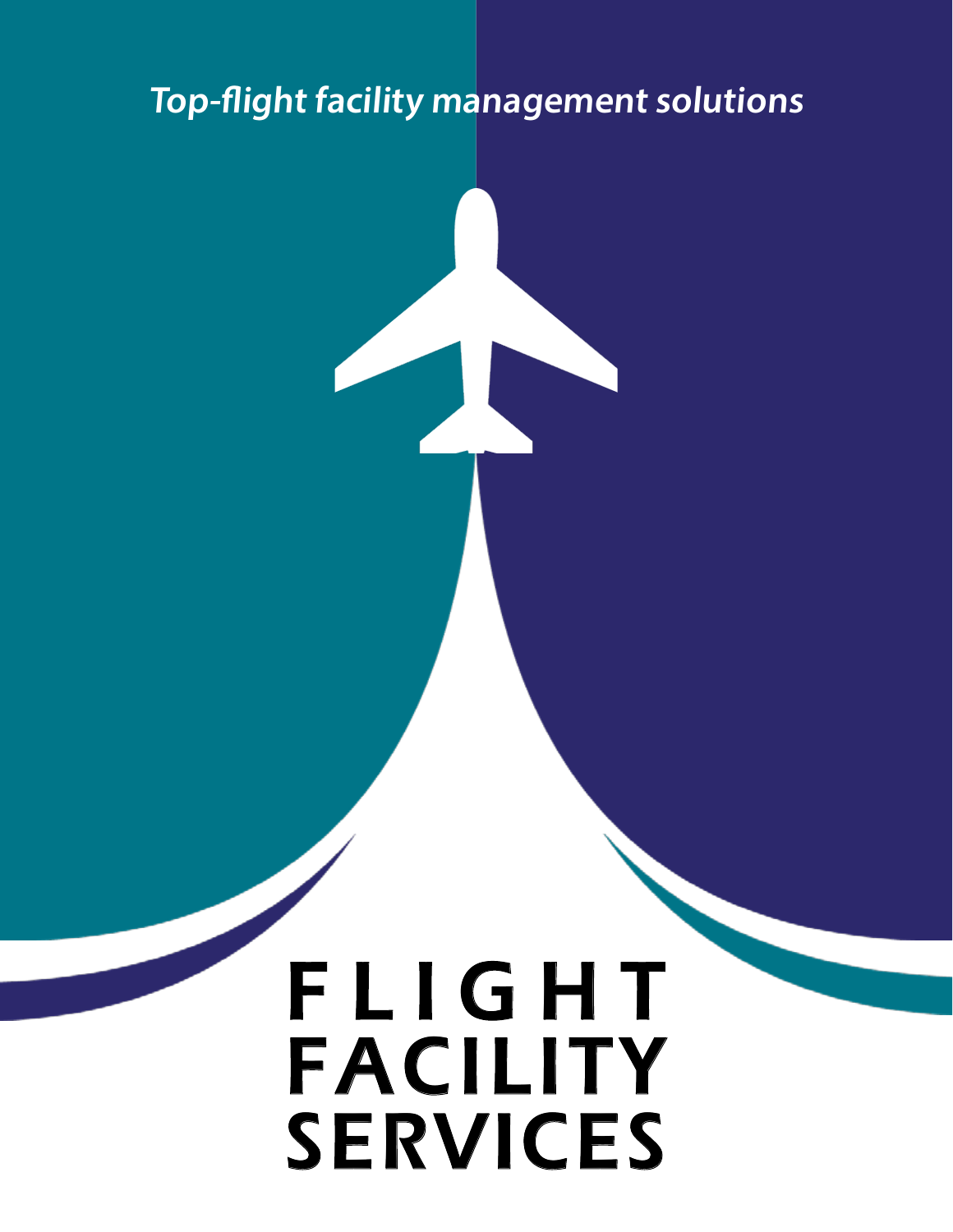

### ABOUT US

Flight Facility Services (FFS) is an exciting new enterprise bringing together a wealth of airport experience and expertise from two respected leaders in the facilities management and maintenance industry. Our newly emerged joint venture enterprise leverages the greatest strengths and assets from each partner to provide comprehensive and steadfast facility solutions to public venue facilities, through a solid support structure for management teams and stakeholders alike.

The strategic partnership incorporates the skills, talents and resources of two established and reputable service providers: **Dirt Pros EVS**, a single-source, full-service, integrated facilities maintenance firm, headquartered in Broward County whose service portfolio spans several specialty divisions throughout the state of Florida, and **Gali Service Industries, Inc. (GSI)**, an integrated facility management company operating in 13 states and the District of Columbia.

Dirt Pros comes with an extensive knowledge of the South Florida region and access to the strongest local workforce. At the same time, GSI brings to the venture a wealth of experience in large airport and aviation facilities, with a proven operations history of success and deep industry know-how. Both Dirt Pros and GSI are 100% minority owned and together bring a cadre of diverse and talented management and operations teams that result in a strong synergistic force to offer the high quality and reliable service to the Fort Lauderdale/ Hollywood International Airport (FLL).

At FFS, we fully understand that airport maintenance incorporates many facets of cleaning, including but not limited to, terminal cleaning, window cleaning, carpet cleaning, special floor cleaning, baggage belts and cleaning of outlying buildings. We have a strong management team and expertise in creating systematic solutions for these areas of cleaning, and we are committed to partnering with our vendors and subcontractors to ensure continuity, implementation of best practice performance standards and measurable client satisfaction.

Our strategic objective is to offer the Broward County Aviation Department Maintenance Division distinguished capabilities from seasoned management teams, innovative technology, and a proven approach to carefully tailored programs capable of achieving the quality performance standards based on the Airport Service Quality (ASQ) Survey. Flight Facility Services combines the most advanced management service solutions, combined with optimal preventative and restorative facility services, and a cutting-edge Eco Healthy Cleaning program. Our services range more than 50 disciplines, including janitorial, general maintenance/ handyman; HVAC/refrigeration; painting; plumbing and electrical; fire protection; locks/gates; pest control; lighting; and grounds maintenance. Flight Facility Services leverages its local and national expertise along with partner experience in maintaining 24/7 facilities including airports and other large venues. Our combined expertise currently reaches an array of retail, commercial, governmental and multi-family properties.



Specifically, Flight Facility Services offers the following top-notch services sought by the aviation industry such as airports and other large public and private facilities and complexes:

- **Complete janitorial services**
- Carpet cleaning and floor care  $\mathcal{L}_{\mathcal{A}}$
- Pressure washing and exterior maintenance
- Window cleaning
- Staffing solutions  $\mathcal{O}(\mathbb{R})$
- Emergency services (including fire and flood restoration)  $\mathcal{O}(\mathbb{R})$
- Parking lot maintenance  $\mathcal{L}_{\mathcal{A}}$
- $\mathcal{L}_{\mathcal{A}}$ Recycling services
- Construction final clean  $\mathcal{L}_{\mathcal{A}}$
- Event services and catering  $\mathcal{O}(\mathbb{R})$

Flight Facility Services is well equipped to handle a broad array of services, and has strong networks within Broward County to facilitate the staffing of special projects as their need may be. Our clients may rest easy that they have a partner that can handle any facility specialty need that may arise, and that their best interests will always be at the helm of every decision.

#### MANAGEMENT

With a superior combination of substantial local and national large airport experience Flight Facility Services brings proven maintenance management performance in airports to the table. Through many years of learned lessons, we implement successful management plans to achieve a high level of program continuity. We are dedicated to providing our airport clients with quality and dependable service.

#### **SECURITY**

FFS understands the ever-changing security needs in the aviation industry. Therefore, we are committed to training our managers and employees on airport security measures and emergency response procedures. We emphasize security awareness, passenger safety and prompt response to potential security risks such as suspicious activity, unattended luggage, and biohazards. When required, our staff will be trained and approved to drive on Airfield Operation Areas. We equip our management with all the communications tools necessary to assure quick response to the possible problems that may arise in an airport.

#### TRAINING

We have learned that a structured training program is a critical investment to providing quality services in airports. Moreover, we fully understand the specific training requirements necessary to ensure full compliance to the unique needs associated with servicing large, 24-hour facilities. We have partnered with our vendors to develop a training program dedicated specifically to the techniques of cleaning airports.

#### QUALITY ASSURANCE

We ensure top performance through a total quality management concept, which includes company-sponsored incentive programs and an automated inspection system utilizing PDA inspection devices designed specifically for airports. We are committed to not only meeting but exceeding the needs of our airport partners.

#### **FFS' Strong Values:**

- **Honesty**
- **Integrity**
- **High performance standards**
- **EXECOMMITTED COMMITTED training**
- **Employee loyalty**
- **Dedicated**
- **Forward-thinking**

**Soar high with FFS and safely land a host of top-flight facility management solutions!**



## services & customized solutions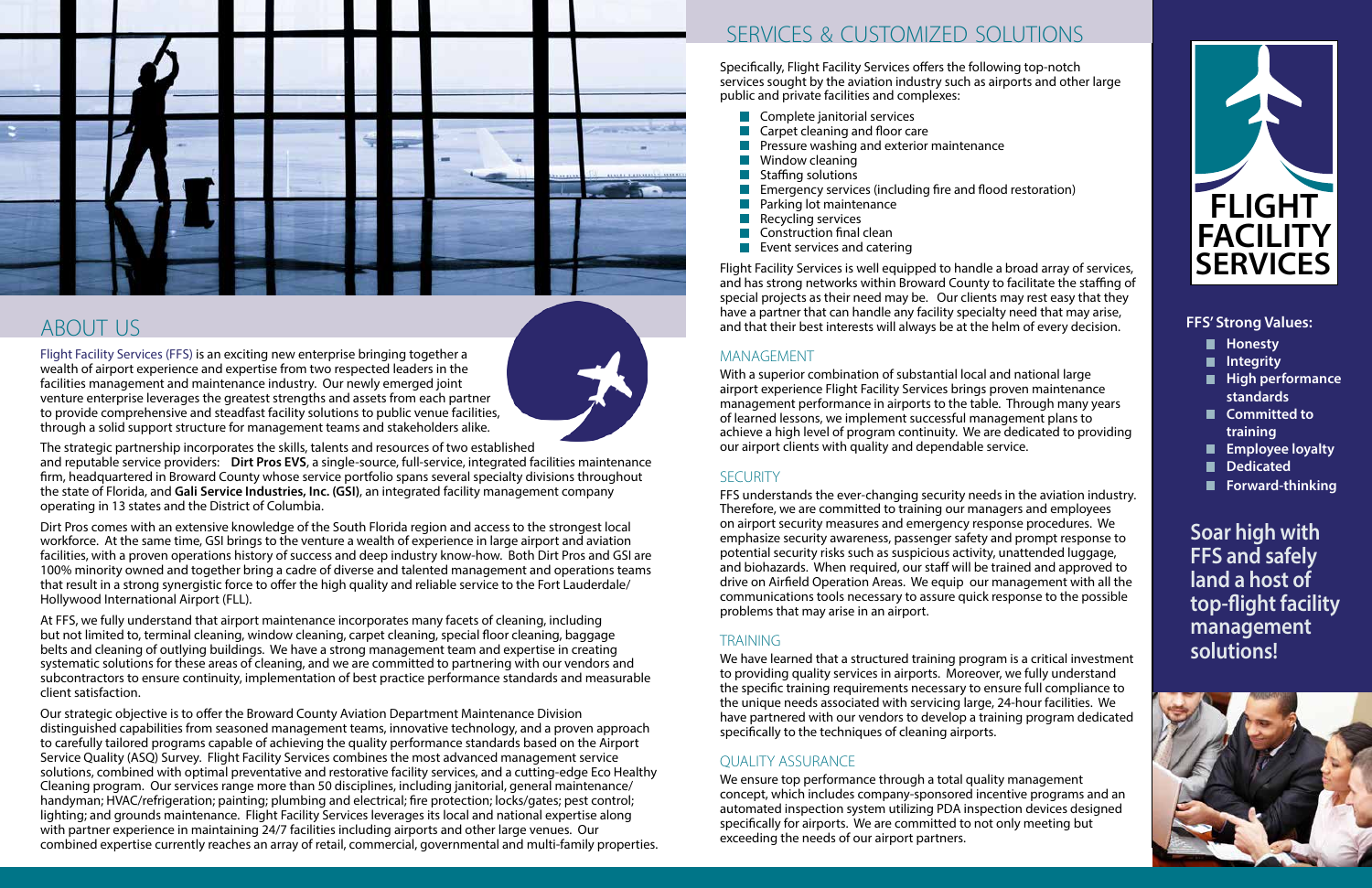#### **Marcell D. Haywood, LEED AP**

#### *FFS Co-Founder & CEO*

A former point guard for the Seminoles, Marcell Haywood earned his bachelor's and master's degree from Florida State University. Having grown up in Plantation, FL, Mr. Haywood set to establish Dirt Pros, a successful and rapidly growing facilities maintenance enterprise based in Broward County. With the wellbeing of its employees and of each person it encounters at the core of its operations, Dirt Pros has become a key participant in the development of the local working community. Its fast growth and a unique peoplecentered approach has earned Dirt Pros both local and national recognition, including two consecutive nominations in Inc 500|5000 as well as recognition for its Green Practices. Mr. Haywood set a corporate

iniciative to provide better jobs to the South Florida Community, earning Dirt Pros the *Inc Magazine* 2012 Hire Power Award. His involvement reaches beyond the work arena, with an active participation in community outreach and both cultural and educational initiatives. A graduate of Leadership Broward Class XXVIII, Mr. Haywood volunteers his time with the Riverwalk Trust, the St. Thomas Aquinas Alumni Association, and is currently a board member of FLITE Center, an organization that provides resources for children who are out of the foster care system. Mr. Haywood also participates regularly as guest speaker in local and national business conferences. He earned the 40 under 40 Award in 2012 from *South Florida Business Journal*, which recognizes exceptional business leaders. He is a LEED-certified AP, bringing this strength to the company's core rooted eco-friendly initiatives.



#### **Francisco J. Gali** *GSI Chairman & CEO*

Francisco Gali has served as president & CEO of Gali Service Industries, Inc., since its founding in 1989. Francisco, a then-undergraduate student at The George Washington University, who out of need and perception of an opportunity started cleaning offices himself as a part-time job at night. Mr. Gali who is based outside of the nation's capital has grown an impressive network of professional and political contacts. Since 2002, he has been active in the Congressional Hispanic Caucus Institute (CHCI) and has served as both director and treasurer for the organization who vision is bringing the promise of the American Dream to the next generation of Latinos. CHCI programs serve more than 1,500 young Latinos annually, and more than 30 years later, CHCI programs, account for more than 5,400 alumni across the country who are Latino leaders in all sectors — public, private, and nonprofit. Francisco's entrepreneurial spirit, hard work and networking efforts helped him establish this most respected and successful Maryland-based cleaning and maintenance services company. Under Mr. Gali leadership, GSI's focus and commitment to its clients' needs and requirements contributes to continually incrementing the facility types serviced and launching innovative solutions into the market. His experienced team is equipped with the technical knowledge and skills to exceed clients' expectations in terms of services provided, concerned with requirements set by facility managers and property owners.



#### **LeRoy D. Dock, CBSE** *FFS Co-Founder & President*

In addition to his work with Flight Facility Services, LeRoy Dock serves as GSI's Chief Operations Officer, who has more than 35 years of experience in the industry. Before joining GSI in 2001, he was responsible for the day-to-day operations of a \$24 million janitorial services company servicing over 16 million square feet, with 1,100 employees. LeRoy has a very comprehensive understanding of the components of a

## **Lisa Held**

#### *Vice President of Business Development*

Lisa Held has developed her skills over the past 10 years working for reputable institutions, including the *Sun-Sentinel*, Nova Southeastern University and Kaplan, Inc. She brings with her a wealth of skills as well as extensive business development experience. A South Florida native, Lisa earned a Master of Business Administration degree from Florida Atlantic University. At Dirt Pros, her focus is on the development of business relationships with existing and potential clients. In addition to her professional and academic accomplishments, she remains active in many community and charitable causes, including volunteering for non-profit organizations such as Women in Distress of Broward County.

well-organized and proficient cleaning program. He has received his Certified Building Service Executive (CBSE) designation and is former president of the Capital Association of Building Service Contractors (CABSC). He has also been the chairman of Regional Training and the Supervision Seminar Committee of the Building Service Contractor's Association International (BSCAI), where he received the organization's "Walter L. Cook Award" for Distinguished Service as well as received the BSCAI Outstanding Chairperson Award. In 2004, Mr. Dock served as the president of the Board of Directors of BSCAI, an international association of over 1,100 companies in 13 countries. It was at BSCAI where LeRoy first met Marcell Haywood, founder of Dirt Pros EVP, Flight Facility Services' other founding partner. Mr. Dock now serves as the president of the World Federation of Building Service Contractors. He is also the co-founder of HOPE, Inc., a non-profit agency that provides transitional housing for homeless individuals.



#### **Arthur C. Stecklow, CBSE** *Executive Vice President*

Art Stecklow has over 40 years experience in the construction and service industries in the Washington, DC and Baltimore markets. He has been with GSI Eco Healthy Cleaning for over 15 years. Art was president as well as a member of the Board of Directors of the Capitol Association of Building Service Contractors. Art is on the Board of Directors of the Building Service Contractors Association International, Board of Directors and Executive Committee of the MD/DC Minority Supplier Development Council and Member of the AOBA



Associates Coalition Team. He has earned numerous "Outstanding Leadership" awards throughout his career. Art is a Certified Building Service Executive and a graduate of the Building Wellness Institute's accredited Green Seal – 42 training program.



## meet the flight facility services executive team

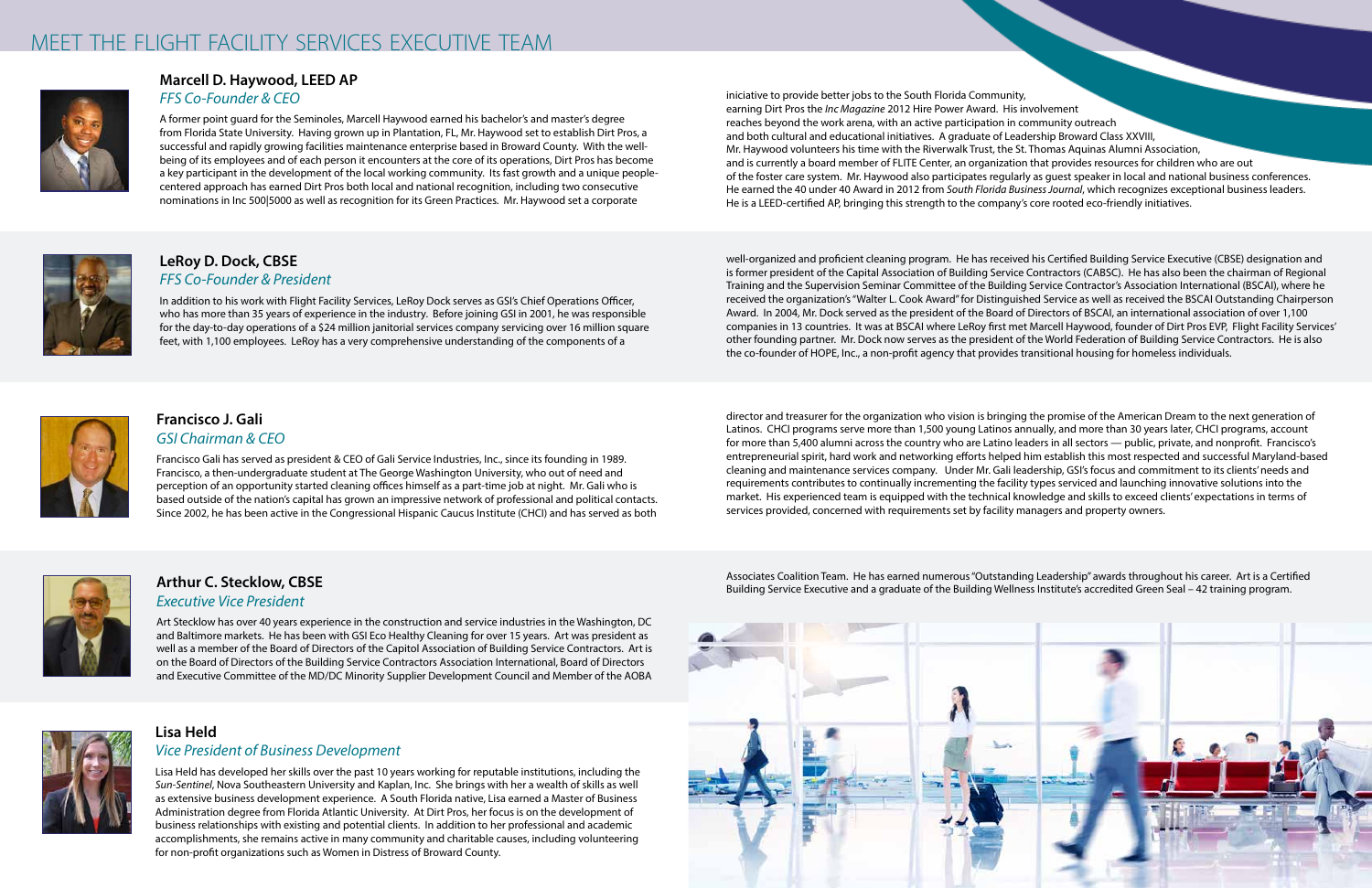# Gali Service Industries, Inc.

Dirt Pros EVS is an integrated facilities maintenance company dedicated to improving the health, appearance, and operation of the built environment. Headquartered in Broward County, the company both designs and provides maintenance and repair operation (MRO) programs in housekeeping, custodial, grounds maintenance and corporate services programs for clients of all sizes in the healthcare, education, hospitality, commercial real estate, retail and public venue industries. Since its inception in 2004, Dirt Pros has experienced extensive growth through its commitment to the highest standards of quality and the application of its core values and principles to create better working environments for the South Florida community.

Dirt Pros remains one of the nation's fastest-growing companies; currently operating six separate management services divisions throughout the State of Florida and expanding its high-quality, high-production service model across the state one market and one customer at a time. Dirt Pros currently maintains a labor pool of hundreds of seasoned, professional specialists and managers focused on bringing high-level solutions to each engagement. Dirt Pros works with its clients as a partner to establish and maintain stringent levels of safety and quality through the use of technology and to create efficiencies throughout its operations. An important part of this business model involves a close interaction with the local workforce to develop the most talented individuals who are highly motivated, and to provide the structure and tools necessary to remain at the top of the industry while strengthening the fabric of the local community.

- **Received Inc. Magazine's "Hire Power Awards in 2012"**
- Named Top 300 "Businesses of the South" in 2011 and 2012
- $\mathcal{L}^{\text{max}}$ Recipient of the Verizon Wireless Award for Innovation in Technology in 2011
- $\mathcal{L}^{\mathcal{A}}$ for Top 40 under 40 in 2012
- $\sim 100$ Emerald Green Award Certificate from the Broward County Commission in 2011
- in 2011

Dirt Pros believes in its contribution to the economy through the creation of better jobs and through supporting its clients in the achievement of their core goals. Since its beginning, Dirt Pros has put back into circulation of the economy over \$70 million. Over the next five years, Dirt Pros expect to cycle back an additional \$80 million to the local and working community and to create several hundred additional jobs. For more information, please visit us at www.dirtpros.com.









Dirt Pros is the first housekeeping, janitorial, and/or custodial services provider in Florida to have a registered LEED AP on staff and to launch the first fullservice eco-friendly cleaning program in South Florida, and continues to operate with strict Green practices. Dirt Pros is a key contributor toward the achievement of LEED certification for commercial interiors, new construction, schools, healthcare, retail, and/or neighborhood development goals. Corporate strengths include exceptional client service and service quality, management accessibility, and effective responsiveness to short notice requests.

Dirt Pros was recognized in both 2008 and 2009 making the Inc. 500 list, including the 232nd fastestgrowing private company in the nation, 19th fastest-growing products and service company in the nation, and 6th fastest-growing private company in South Florida in 2009. Among its other esteemed achievements, Dirt Pros:

Nominated by the *South Florida Business Journal* as Entrepreneur Award in 2010 and CEO nomination

■ Featured in "Moving America Forward," hosted by Doug Llewelyn for stimulating the U.S. economy

- A web-based work order management platform that integrates service, vendors and supply management.
- A dedicated account management team with both on-site and corporate personnel, supported by a 24/7/365 National Operations Support Center.
- A combined 150 years of industry recognized leadership and experience, including GS-42 & MBE Company Certification, & LEED Facility Expertise.
- **EX** Eco-healthy cleaning services and housekeeping to commercial, retail, multi-family, government agencies, airports, and stadiums.

Gali Service Industries, Inc. (GSI) is

one of Washington, DC metropolitan area's largest and respected facilities maintenance, janitorial and integrated service management companies. For 24 years, GSI, a Maryland-based cleaning and maintenance services company, has held a

successful record of steady growth in sales and personnel throughout the United States. The company manages operations in 13 states and the District of Columbia and operates more than 3,000 self-performing service technicians nationwide in thousands of locations. GSI leverages a national network of over 25,000 credentialed service providers across all building trades to cost-effectively procure, perform, and manage all of your facility maintenance, service, and supply needs. GSI's ability to service a broad range of facilities many of them open 24/7 — has made us the first choice for many. Our clients include: international airports; government and commercial office buildings; universities, colleges and schools; laboratories; banks; data centers; multi-family residential communities; hotels; shopping malls; construction sites; and athletic facilities.

GSI's focus and commitment to its clients' needs and requirements contributes to continually incrementing the facility types serviced and launching innovative solutions into the market. GSI, an accredited Minority Business Enterprise (MBE), is currently managed by a highly professional, experienced and diverse team with each member having more than 20 years of experience in cleaning and maintenance services. GSI is devoted to providing exceptional cleaning services while making a conscious effort to lessen its impact on the environment and foster good practices related to Corporate Social Responsibility (CSR) within the industry.

Gali Service Industries has achieved GS-42 certification for its Eco Healthy Cleaning™ program in complying with the rigorous environmental and performance requirements of the Green Seal Environmental Standard for Cleaning Services (GS-42, 2006). GSI is able to assist its clients meet federal green building requirements while improving workplace wellness and productivity. With the establishment of the Office of Federal High Performance Green Buildings, the Federal General Services Administration (GSA) has begun to take a leadership role in promoting sustainability. GSI provides:

GSI has earned a great deal of respect within the industry. GSI has provided its services for its past and current aviation clients including: Dulles International Airport (IAD) and Charlotte/Douglas International Airport (CLT) as well as a host of federal and commercial contracts with IRS, NIH, US Army, NIST, DHS, NOAA, DISA, NRC, DOD, US Court of Appeals, DOE, USDA, DOJ, FDA, Gaylord National, Federal Air Marshalls, Nationals Park, GSA, and REIT Management & Research. To learn more, vist www.galiservice.com.













## about gsi about dirt pros